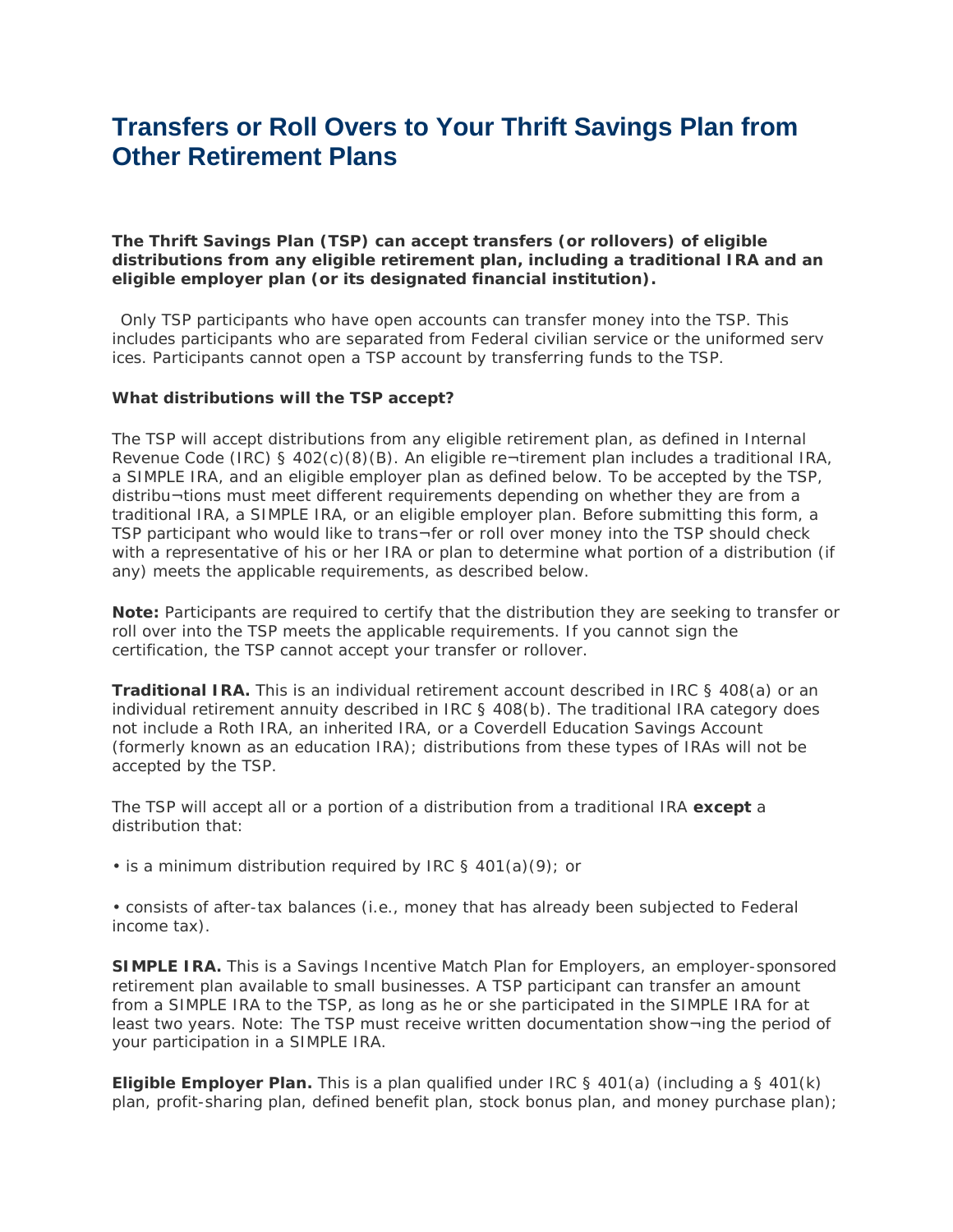an IRC § 403(a) an¬nuity plan; an IRC § 403(b) tax-sheltered annuity; or an eligible IRC § 457(b) plan maintained by a governmental employer. To be ac¬cepted into the TSP, the distribution from an eligible employer plan must be an "eligible rollover distribution."

An eligible rollover distribution is a distribution to a participant of all or a portion of his or her account. However, it cannot be:

• one of a series of substantially equal periodic payments made over the life expectancy of the employee (or the joint lives of the employee and designated beneficiary, if applicable), or for a pe¬riod of 10 years or more;

- a minimum distribution required by IRC § 401(a)(9);
- a hardship distribution;
- a plan loan that is deemed to be a taxable distribution because of default; or
- a return of excess elective deferrals.

Examples of eligible rollover distributions include: a lump sum dis-tribution after terminating employment; an age-based in-serv ice withdrawal; a final single payment after a series of monthly payments; monthly payments lasting less than 10 years; death benefit payments; or payments made to a spouse or former spouse pursuant to a quali¬fied domestic relations order (QDRO). For Federal civilian employees, an eligible rollover distribution may also include some retirement benefits administered by the Office of Personnel Management (for example, the taxable portion of the Alternative Form of Annuity (AFA) or interest on lump sum retirement credits).

All of the money transferred to the TSP must be money that would have been included in the participant's gross income for the tax year in which the transfer was made, had the money been distributed without being transferred or rolled over. In other words, the TSP will not ac-cept transfers or roll overs of after-tax balances (i.e., money that has already been subjected to Federal income tax). The TSP also will not accept tax-exempt balances (i.e., money that is never subject to Fed¬eral income tax) into a civilian TSP account from a uniformed services TSP account.

### **What is the difference between a "transfer" and a "rollover"?**

A **transfer** (also known as a "direct rollover") occurs when the participant instructs a traditional IRA, SIMPLE IRA, or eligible employer plan to send all or part of his or her eligible distribution directly to the TSP instead of issuing it to him or her.

A **rollover** occurs when the IRA or eligible employer plan makes a distribution to the participant (after withholding the applicable Federal income tax) and the participant deposits all or any part of the gross amount of the distribution into the TSP within 60 days of receiving it.

#### **How much can a participant transfer or roll over into the TSP?**

A participant can transfer or roll over into the TSP all or any part of a distribution that meets the applicable requirements (described above) and that does not include after-tax or tax